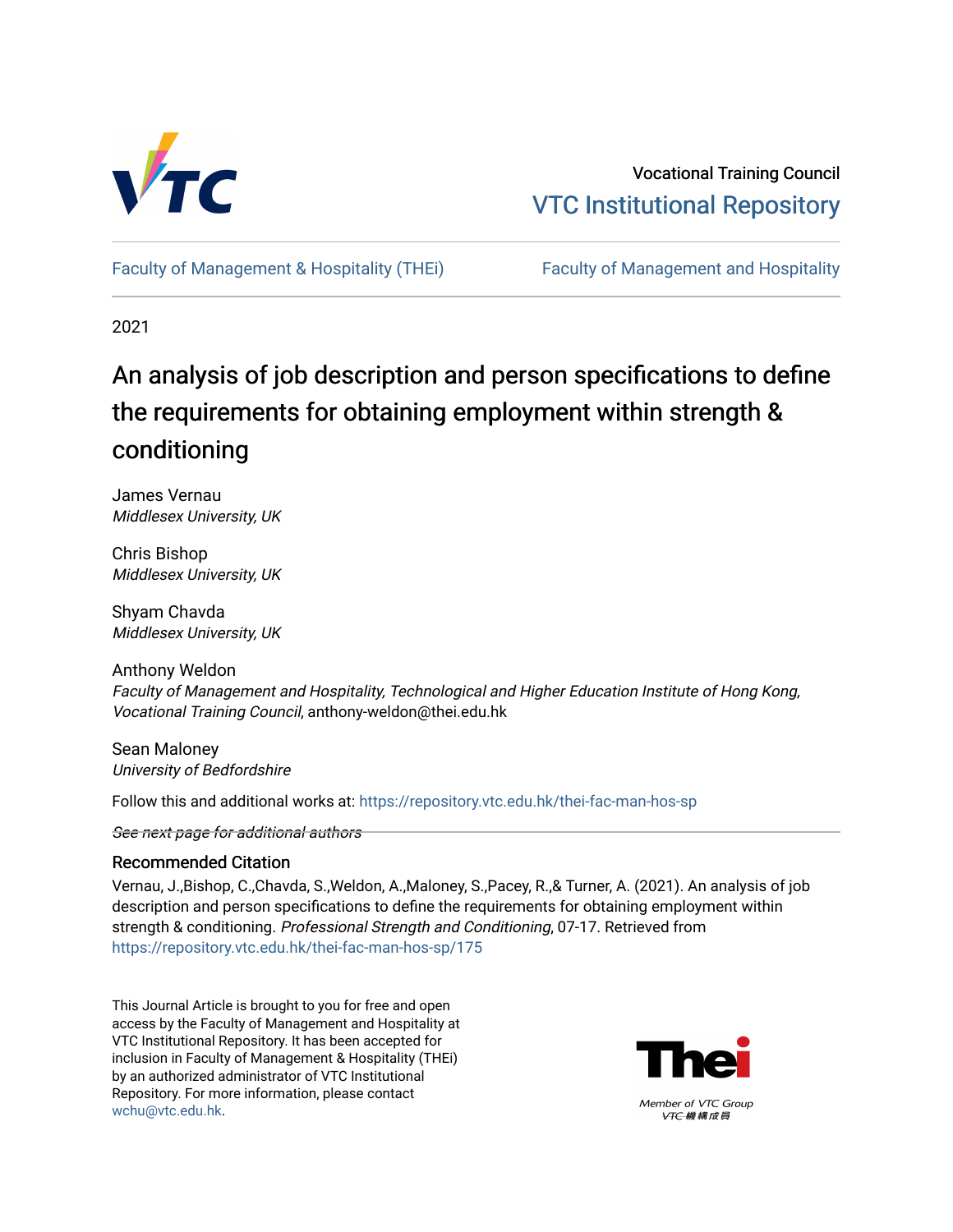# Authors

James Vernau, Chris Bishop, Shyam Chavda, Anthony Weldon, Sean Maloney, Robert Pacey, and Anthony N Turner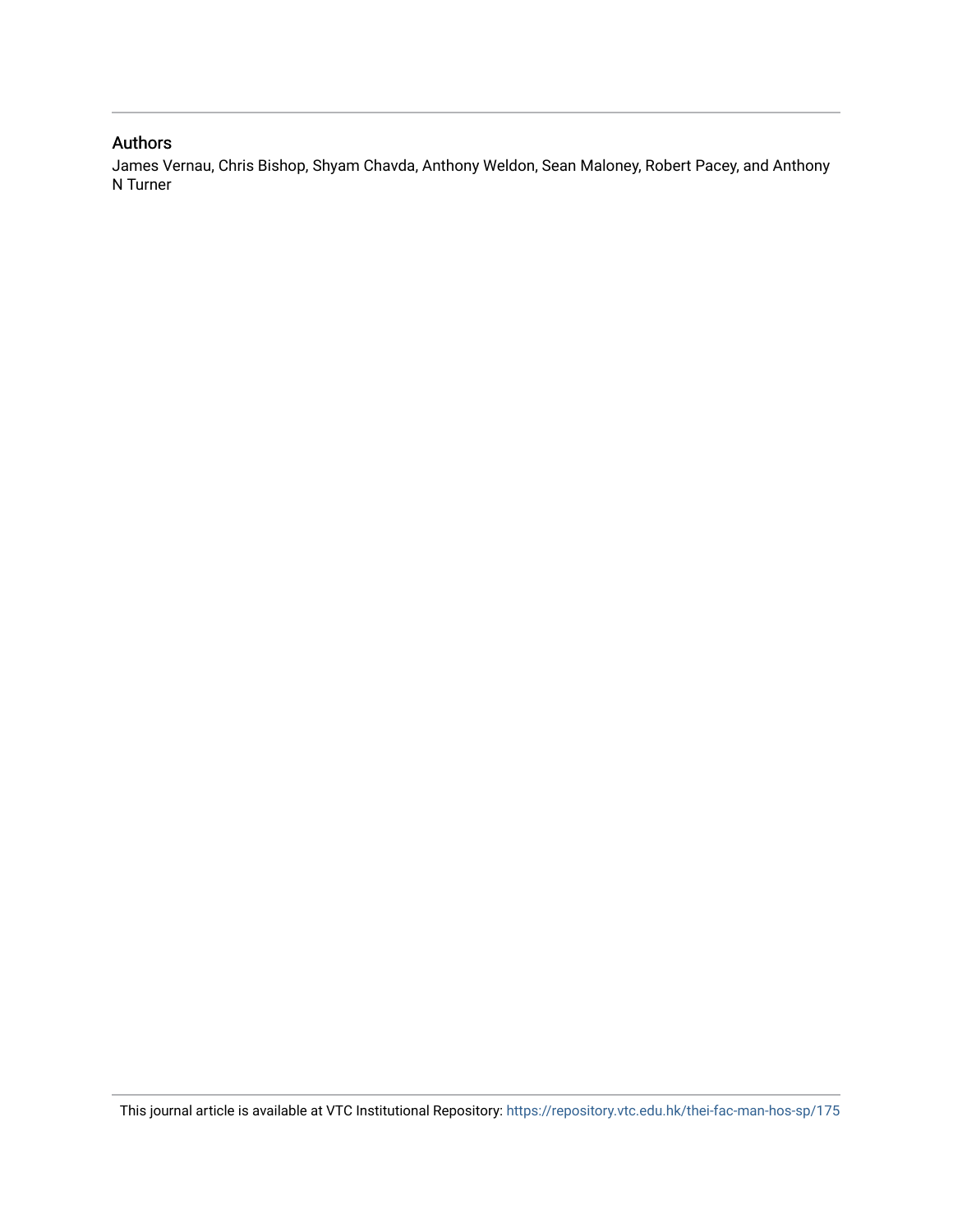See discussions, stats, and author profiles for this publication at: [https://www.researchgate.net/publication/350098576](https://www.researchgate.net/publication/350098576_AN_ANALYSIS_OF_JOB_DESCRIPTIONS_AND_PERSON_SPECIFICATIONS_TO_DEFINE_THE_REQUIREMENTS_FOR_OBTAINING_EMPLOYMENT_WITHIN_STRENGTH_CONDITIONING?enrichId=rgreq-72e923614f2c8a1f8a0c260a87bea1f5-XXX&enrichSource=Y292ZXJQYWdlOzM1MDA5ODU3NjtBUzoxMDA4MDYyOTc4NjE3MzQ1QDE2MTczNTIzNTE2Mjk%3D&el=1_x_2&_esc=publicationCoverPdf)

# [AN ANALYSIS OF JOB DESCRIPTIONS AND PERSON SPECIFICATIONS TO](https://www.researchgate.net/publication/350098576_AN_ANALYSIS_OF_JOB_DESCRIPTIONS_AND_PERSON_SPECIFICATIONS_TO_DEFINE_THE_REQUIREMENTS_FOR_OBTAINING_EMPLOYMENT_WITHIN_STRENGTH_CONDITIONING?enrichId=rgreq-72e923614f2c8a1f8a0c260a87bea1f5-XXX&enrichSource=Y292ZXJQYWdlOzM1MDA5ODU3NjtBUzoxMDA4MDYyOTc4NjE3MzQ1QDE2MTczNTIzNTE2Mjk%3D&el=1_x_3&_esc=publicationCoverPdf) DEFINE THE REQUIREMENTS FOR OBTAINING EMPLOYMENT WITHIN STRENGTH & CONDITIONING

**Article** in Strength and Conditioning · March 2021



**Some of the authors of this publication are also working on these related projects:**

Research of Emergency Remote Learning (ERL) during COVID-19 in Higher Education [View project](https://www.researchgate.net/project/Research-of-Emergency-Remote-Learning-ERL-during-COVID-19-in-Higher-Education?enrichId=rgreq-72e923614f2c8a1f8a0c260a87bea1f5-XXX&enrichSource=Y292ZXJQYWdlOzM1MDA5ODU3NjtBUzoxMDA4MDYyOTc4NjE3MzQ1QDE2MTczNTIzNTE2Mjk%3D&el=1_x_9&_esc=publicationCoverPdf) **Project** 

Physical Preperation in Fencing [View project](https://www.researchgate.net/project/Physical-Preperation-in-Fencing?enrichId=rgreq-72e923614f2c8a1f8a0c260a87bea1f5-XXX&enrichSource=Y292ZXJQYWdlOzM1MDA5ODU3NjtBUzoxMDA4MDYyOTc4NjE3MzQ1QDE2MTczNTIzNTE2Mjk%3D&el=1_x_9&_esc=publicationCoverPdf)

Project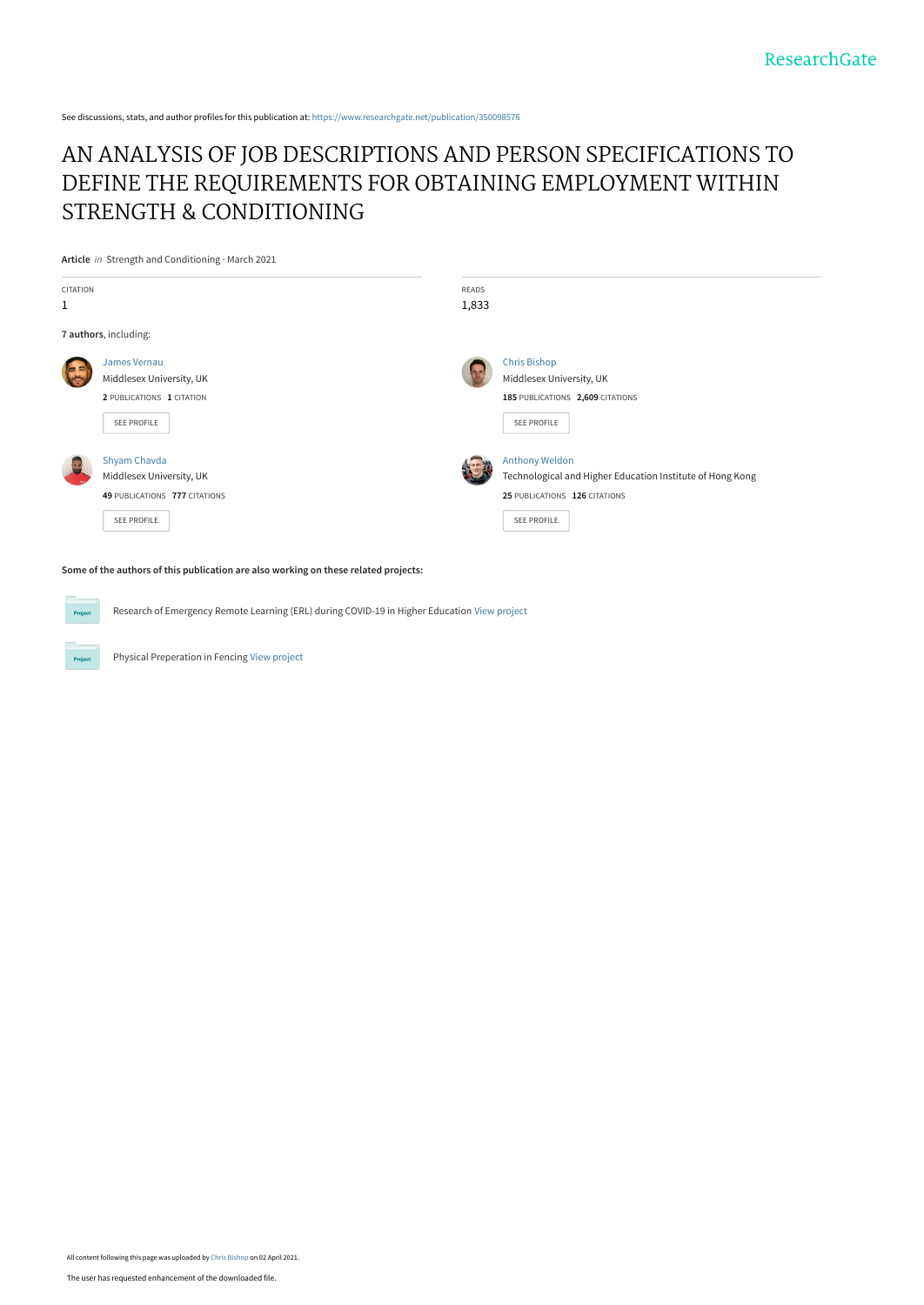# An analysis of the minimal qualifications, experience and skill sets required for S&C employment

 $B$ y James W Vernau,<del>'</del> Chris Bishop,' Shyam Chavda,' Anthony Weldon,<del>'</del> Sean J Maloney,' **Rob Pacey3 and Anthony N Turner,1**

<sup>1</sup>London Sports Institute, Middlesex University, London,

*London Sports Institute, Middlesex University, London, 2 The Technological and Higher Education Institute of Hong Kong (THEI), 3 Pacey Performance Podcast*

# **ABSTRACT**

The strength and conditioning (S&C) industry can appear as a saturated market: there is a lack of balance between supply and demand of S&C coaches, with the former outweighing the latter. Job descriptions may be an effective tool for aspiring coaches to identify what current skill sets employers are looking for, in particular those deemed essential, but also those deemed desirable and potentially providing a competitive edge. However, it should be acknowledged that job descriptions can vary greatly with the information they provide with regards to qualifications, experience, and skill sets they expect from the applicant. This may make it unclear for new coaches aiming to work within the industry and provide little direction as to how they can best enhance their resumé with at least the minimal standards required to acquire a paid position. In addition, this ambiguity may also affect existing practitioners looking to move occupations, and those looking to climb the leadership ladder.

This paper provides S&C coaches with an insight into the minimal requirements currently needed to gain employment and progress to more senior positions. Over 50 job descriptions for paid work were reviewed, with 37% asking for one to two years' experience and the same amount not stating a minimum requirement, thus generating some uncertainty around the practical experience employers seek. Conversely, from an academic point of view, it was highlighted that a bachelor's degree (BSc/BA) (73%) and an NSCA CSCS (45%) or UKSCA ASCC (24%) certification was deemed as essential for most roles. This paper gives new and existing S&C coaches an overview of the basic minimal standards that employers generally require, and we hope this will help coaches to align their resumé and development in line with these requirements.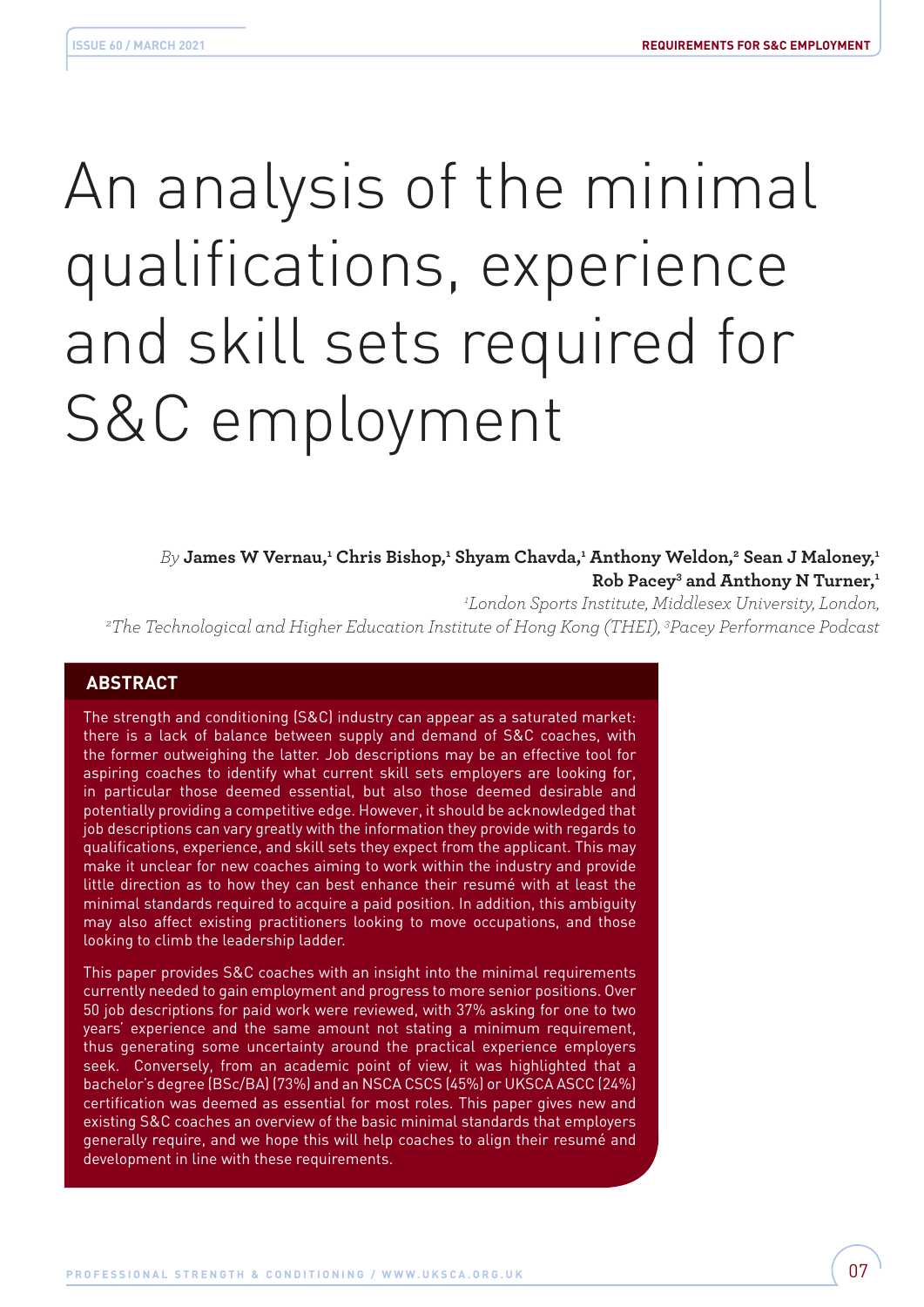**'This paper provides S&C coaches with an insight into the minimal requirements currently needed to gain employment and progress to more senior positions'**

# **Introduction**

Strength and conditioning (S&C) coaches represent a specific discipline within sports and exercise science.<sup>35</sup> with the role comprising various responsibilities, ranging from technical instruction using suitable advanced training methods through to logistics and organization.<sup>19,20,21</sup> To obtain this knowledge, practitioners are commonly expected to hold academic qualifications such as a Bachelors (BSc/BA) and/or Masters (MSc/MA) degree, as evidenced in a survey from the National Strength & Conditioning Association (NSCA),<sup>24</sup> which reported that 38% of S&C coaches held a bachelor's degree and 57% a master's degree in a relevant discipline, such as kinesiology or sportsscience. Gaining a job in S&C is now highly competitive, driven by increased numbers of accredited practitioners who have exceeded the number of positions available.<sup>30</sup> For example, the 2019 NSCA census data revealed that the NSCA had over 10,000 certified members in over 50 countries;<sup>28</sup> however, we expect that number to be much greater today, with their website reporting they have "more than 60,000 members and certified professionals" in total. The 2018 United Kingdom Strength & Conditioning Association (UKSCA) census data revealed that the UKSCA has about 900 accredited members<sup>38</sup>

Since its inception in 1978, the NSCA has grown its initial 76 associate members to over 60,000 as above; $^{28}$  it currently endorses 263 academic courses in the US, and 79 courses internationally.26 Furthermore, the NSCA recently announced that, beginning in 2030, to be eligible to take the Certified Strength and Conditioning Specialist (CSCS) examination, candidates must hold a Bachelor's degree from a programme accredited by an NSCA-approved accrediting agency, which has specific requirements focusing on S&C.<sup>25</sup> Similarly, a report by the UKSCA and Chartered Institute for the Management of Sport and Physical Activity (CIMPSA)<sup>3</sup> highlighted professional standards representing the knowledge and skills required for what the UKSCA and employers (who helped create the standards) would expect an S&C coach to be doing in their day-to-day practice. Like the NSCA, this will provide opportunity for universities and courses to become endorsed by the UKSCA, by demonstrating that their programmes successfully map to the professional standards, ensuring that their content is in line with the required minimum competencies.

This industry growth serves to accommodate the high interest in S&C, which is now considered an essential element of athletic development and performance.<sup>31</sup> In turn, this has led to job roles demanding both academically and professionally qualified S&C coaches, with a range of vocational experiences and skill sets.16 The development of such experiences and skills are often gained through coaching experience, often attained via education-based internships, which provide the opportunity to apply theoretical and practical concepts in realworld situations.39,32

Various reviews and surveys have been conducted to illustrate the roles and responsibilities of S&C coaches within both paid and unpaid positions.30,12 The findings from these reviews and surveys highlighted that most S&C coaches have a minimum of a BSc degree and accreditation from a professional governing body, including the Australian Strength & Conditioning Association Level 1, 2 or 3 (ASCA), Accredited Strength & Conditioning Coach (ASCC) and/or CSCS. However, these papers have focused predominantly on S&C coaches who are currently employed, leading to uncertainty as to whether current job descriptions also highlight these factors as a requirement for new applicants.

An extensive and detailed analysis of these criteria, coupled with a greater understanding of the daily requirements of an S&C coach, could better inform goal setting around the attainment of skill sets and experience that would improve the chances of employment for new S&C coaches. Studies have also shown that if a coach operates at a higher level (ie, lead, head of department), the annual salary is generally higher.17,18,29,36 Therefore, it would be reasonable to assume that higher salary roles may require applicants to have broader skill sets and experiences, reflected by higher roles and/or responsibilities within the job descriptions.

A sample job description was published by the NSCA for a high school S&C coach, which outlined the educational requirements and roles/responsibilities that employers should seek for this type of position, providing a structured guideline for both employers and applicants in terms of the skill sets required for the role.<sup>27</sup> However, in strength and conditioning, there are many variations of roles and responsibilities (ie, S&C coach, performance coach, athletic trainer, fitness coach, S&C specialist, etc) that would benefit from further clarification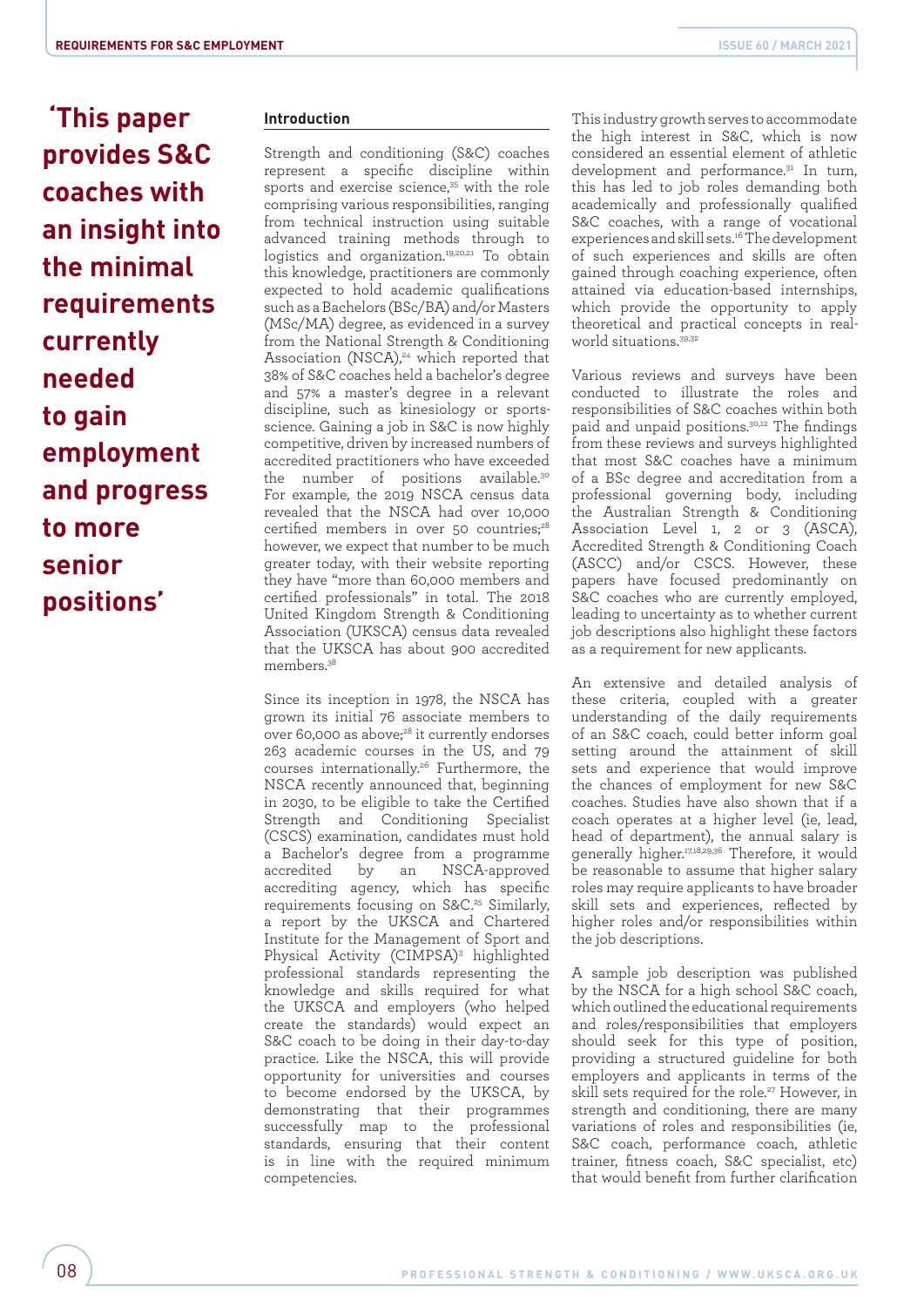in order to develop an appropriate job description and person specification. Equally, strength and conditioning appears to have become extremely popular in the private and commercial sectors and has resulted in a host of other professionals (personal trainers, athletic trainers, etc) also being labelled as S&C coaches. However, it is reasonable to assume that not all individuals who label themselves S&C coaches are educated or experienced in designing and delivering periodised training programmes for athletes, conducting appropriate testing protocols, analysing results, liaising with various support staff/stakeholders, and the requirements for creating positive training environments for athletes.<sup>1</sup>

The primary aim of this paper is to undertake a comprehensive analysis of the job descriptions we collected in order to determine what the minimum standard requirements are to obtain a paid role within strength and conditioning. Additionally, skill-based criteria and experience will be grouped based on the nature of the role (eg, leadership, working with youth, working in football), thus enabling future candidates to focus on their suitability and how to bridge any existing gaps.

#### **Methodology**

#### **EXPERIMENTAL APPROACH TO THE PROBLEM**

A collation of 51 job descriptions from five different countries (USA, UK, China, Singapore and New Zealand) were downloaded to investigate and identify key trends in S&C roles. Job descriptions were broken down in terms of qualifications (eg, professional and academic) and person specifications (eg, desired and essential skills and experiences) requested for applicants to apply for each position. All information was categorised using Microsoft Excel (Microsoft® Excel® for Office 365), enabling visual trends to be seen between job descriptions.

#### **DATA COLLECTION**

Job descriptions were obtained from website sources of the UKSCA, NSCA, LinkedIn, Indeed.com, and Glassdoor.com, between the months of August and November 2019. The ASCA was not used as a source, due to no vacancies being advertised during this period. Key phrases used to search for S&C roles were: 'strength and conditioning jobs', 'strength and conditioning vacancies', 'performance coach' and 'assistant strength and conditioning coach' jobs. The data was categorised via different sections,

# **Table 1: Key skills breakdown**

| <b>KNOWLEDGE</b>          | <b>APPLICATION</b>             | <b>INTERPERSONAL</b> | <b>OTHER</b>                |
|---------------------------|--------------------------------|----------------------|-----------------------------|
| Programme design          | Session delivery               | Communication        | Sport/research<br>knowledge |
| Management/<br>leadership | Testing                        | Teamwork             | Injury/rehab                |
| <b>IT Skills</b>          | Data analysis<br>and reporting | Educator/mentor      | <b>Nutrition</b>            |

such as the country of origin, job title, job type (classified as full-time, part-time, and contractual paid positions, ie, a set number of months and/or hours per week), and website source; this was then all input into a Microsoft Excel spreadsheet. Following this, the information was organized into 'essential' and 'desirable' criteria as outlined by the posted job descriptions.

The essential criteria were further subcategorised into 'higher education qualifications', 'professional qualifications', 'years of experience', and 'key skills'. In addition, salary information was analysed if it was included within the job descriptions. Higher education qualifications were categorised into: 'Doctor of Philosophy (PhD)', 'master's degree (MSc/MA)', 'bachelor's degree (BSc/BA)' and 'not stated'. Professional qualifications were categorised into: 'NSCA CSCS', 'UKSCA ASCC', 'Accredited ASCA (L1, L2 and/ or L3)', 'British Association of Sport & Exercises Sciences (BASES) Accredited', 'Level 3 personal trainer (PT)', and 'not stated' – meaning that no mention of any specific professional qualification was specified within the job description. Years of experience were categorised into: 'not stated', '1-2 years', '3-4 years', or '5+'. Key skills were subcategorised via essential and desirable, and further broken down based on key themes observed, which were defined as: 'knowledge', 'application', 'interpersonal', and 'other'.

Different skills were then listed under these four defined categories, based on the key skills required within the job descriptions, which can be seen in Table 1. The desirable criteria were subcategorised in the same way, but without the years of experience section. Key words from the job titles were chosen to underline the comparisons between the job descriptions. This helped to identify any similarities or differences between job descriptions in line with the other factors, such as years of experience, education, and qualifications. The key words were categorised into 'Performance', 'Strength &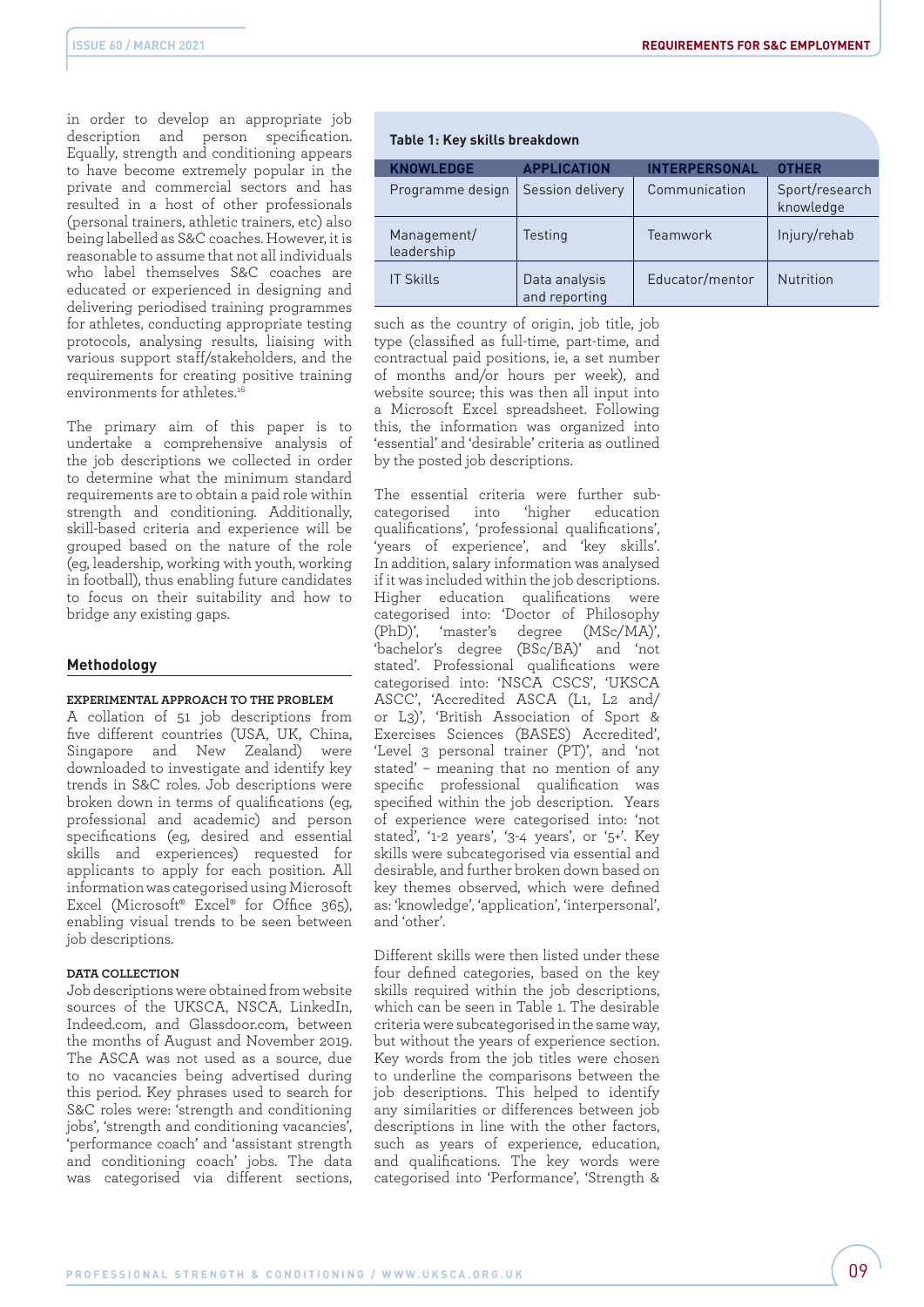



conditioning', 'Trainer/coach' and 'Other' – this latter consisted of words such as scientist, specialist etc. The last category of the raw data was the application and recruitment process: cover letter required, curriculum vitae (CV), and interview and/or assessment. Once all information was input into the spreadsheet, it was numerically categorised and converted to a percentage, for comparison during analysis.

#### **STATISTICAL ANALYSIS**

All data were analysed in Microsoft Excel. Each subcategory from the raw data was numerically recorded based on the number of job descriptions collated. The key skills were then numerically recorded showing how often each subcategory occurred within each job description. Visualisation of the data to depict potential trends, distributions, and occurrences were presented in bar and pie charts (see figures).

## **Results**

Out of the 51 job descriptions studied from various advertising sources, no duplicates were found. The majority were split between the UK (45%) and North America (45%) (Figure 1). Although some differences may have been expected in job descriptions based on geographical location, none were noted – apart from the fact that the North American ones generally asked for references upon application. All 51 job descriptions were paid positions, with 72% of jobs full-time, 20% parttime, and 8% paid contractual positions, eg, 10 hours per week for 4-6 months). Within these job descriptions, key words in the job titles included 'trainer/coach', the most used (76%), with 'Strength & Conditioning' also being used in 45% of the titles. The words 'Performance' and other words like scientist, specialist etc. were only seen in 12% and 14%, respectively. The paid contractual positions were either fixed-term or renewable (extending the contract by additional months), and contractors were made aware of the expected

**Figure 1.** Breakdown of job descriptions analysed via continent

**Figure 2.** Percentage of job types analysed

**Figure 3.** Bar chart depicting the percentage of higher education qualifications within the essential and desirable criteria of job descriptions

**Figure 4.** Percentage of professional qualifications within the essential and desirable criteria of job descriptions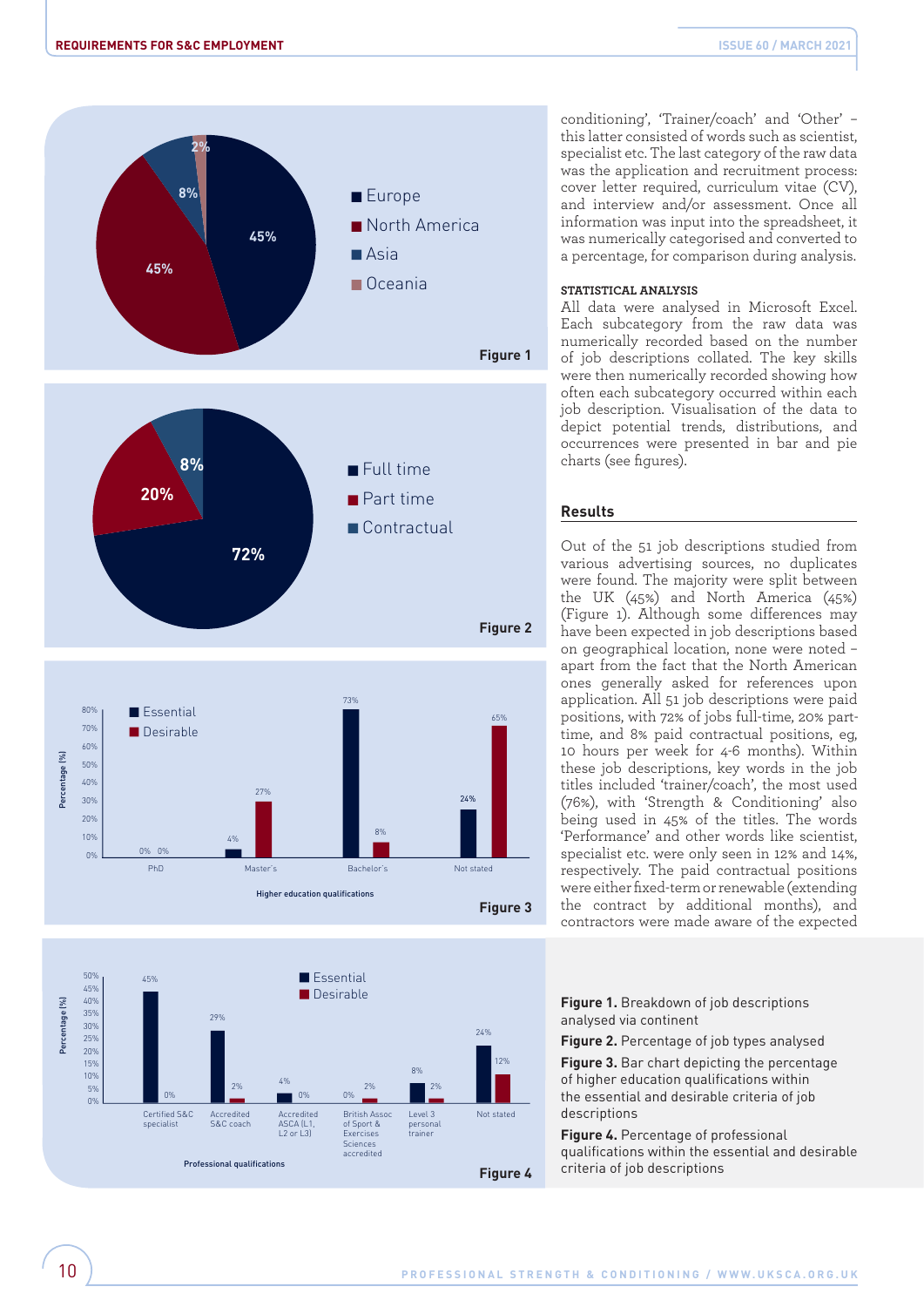duration of their contract and when it was due to end. (Figure 2).

#### **HIGHER EDUCATION QUALIFICATIONS – ESSENTIAL VS DESIRABLE**

Results showing the higher education qualifications required from both essential and desirable criteria are illustrated in Figure 3. A total of 73% stated that a bachelor's degree was essential, although it was not always clearly stipulated in which subject area; however, some of the UK-based job descriptions did state BSc within a sportsscience related field. In contrast, 24% of job descriptions did not insert a higher education preference in their essential criteria; also, 65% of job descriptions did not insert a preferred higher education qualification in their desirable criteria. Only 4% of job descriptions said that a master's was an essential criteria, while 27% said it was desirable; however, none specified whether this was to be taught or research-based degrees. Out of all the job descriptions, not one asked for a Doctor of Philosophy.

#### **PROFESSIONAL QUALIFICATIONS – ESSENTIAL VS DESIRABLE**

Professional qualifications (Figure 4) have been classified as NSCA CSCS, UKSCA ASCC, ASCA Accredited (L1, L2 and/or L3), BASES Acredited, Level 3 PT, and 'not stated'. A total of 45% of job descriptions were seeking a CSCS certification, although the majority of these roles were located within North America: 13 out of 16 roles within this location asked for this qualification. Only 29% of job descriptions asked for an UKSCA ASCC, or the option of obtaining it within six months. Out of the 51 job descriptions, 12 (24%) did not state any professional qualification as being essential.

# **YEARS OF EXPERIENCE**

'Years of experience' was not separated into specific roles (eg, management and assistant), due to the ambiguity of information within the job descriptions and the job titles. Results

**Figure 5.** Years of experience required over all 51 job descriptions

**Figure 6.** Key skills required from a knowledge viewpoint within strength and conditioning, based on job descriptions analysed

**Figure 7.** Key skills required from an application viewpoint within strength and conditioning, based on job descriptions analysed

**Figure 8.** Key skills required from an interpersonal perspective within strength and conditioning, based on job descriptions analysed





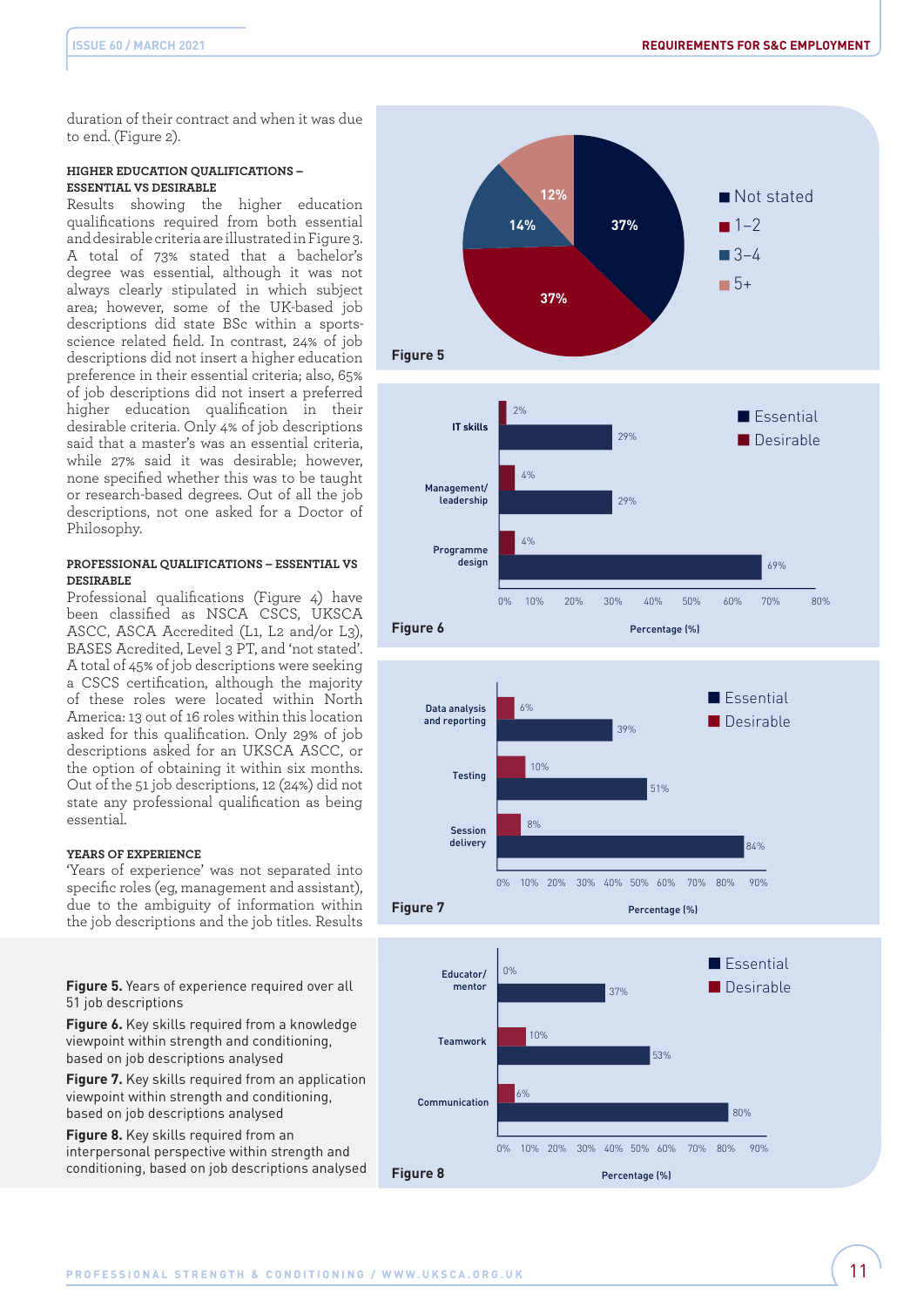



**Figure 9.** Other key skills required within strength and conditioning based on job descriptions analysed

**Figure 10.** Salary information within job descriptions

showed that 37% of job descriptions did not state how many years of experience were required across the varied levels of employment. Similarly, 37% stipulated requiring 1-2 years' experience, which related to varied levels of employment (eg, performance coaches, assistant strength and conditioning coaches and strength and conditioning coaches). The 1-2 years' experience was mostly required for professional clubs or private S&C facilities. A full breakdown of the required years of experience can be seen in Figure 5. Of note, 63% of the job descriptions that did state years of experience required did not always clearly define the areas of experience needed. For example, some job descriptions just stated 1-2 years, whereas others stated the same, but specified within what area (eg, youth athletes or elite).

#### **KEY SKILLS – KNOWLEDGE**

Results from the key skills section of what each job description stated were segmented into four different sections, as shown in Table 1. The first subcategory – knowledge – can be seen in Figure 6. Programme design (69%) is the highest ranked skill required within this category amongst the essential

criteria of job description, whereas just under a third (29%) highlighted as being essential 'knowledge within management/ leadership' and IT skills.

#### **KEY SKILLS – APPLICATION**

The second key skills subcategory focused on the application requirements within S&C from employers. This highlighted the hard skills required when coaching and often related to session delivery, testing, and reporting (Figure 7). All these skills were deemed essential in at least 39% of all the 51 job descriptions. Session delivery was highlighted as the most essential (84%), followed by testing (51%), and finally data analysis/reporting (39%).

#### **KEY SKILLS – INTERPERSONAL**

The third key skills subcategory looked at the interpersonal skills, which include – but are not limited to – communication, teamwork, and educator/mentor. The results highlighted that 80% of the job descriptions required good communication as essential, with teamwork also being seen as fairly essential (53%) (Figure 8); the educator/ mentor skillset was also required, but to a lesser extent (37%).

#### **KEY SKILLS – OTHER**

The final subcategory of key skills looked at other significant elements required within S&C, such as knowledge of nutrition and injury, and sporting knowledge. Results from this section showed that 47% of job descriptions expected a 'good amount' of knowledge of the sport and research within S&C (Figure 9); other key skills, however, such as injury/rehab (16%) and nutrition knowledge (6%), were not so much in demand.

#### **SALARIES**

The salary data was split into three subcategories: 'salary stated', 'salary not stated', and 'salary price on application (POA)'. Results highlighted that 82% of job descriptions did not state a salary – in particular in UK job descriptions (0%), whereas, the US (12%) were most likely to state salaries, and 6% stated 'salary POA' (Figure 10). Due to a very low percentage of job descriptions stating a salary, it was not possible to appropriately analyse this data.

#### **Discussion**

The aim of this study was to review the context of 51 different job descriptions within S&C. This was intended to assist applicants in gaining employment by providing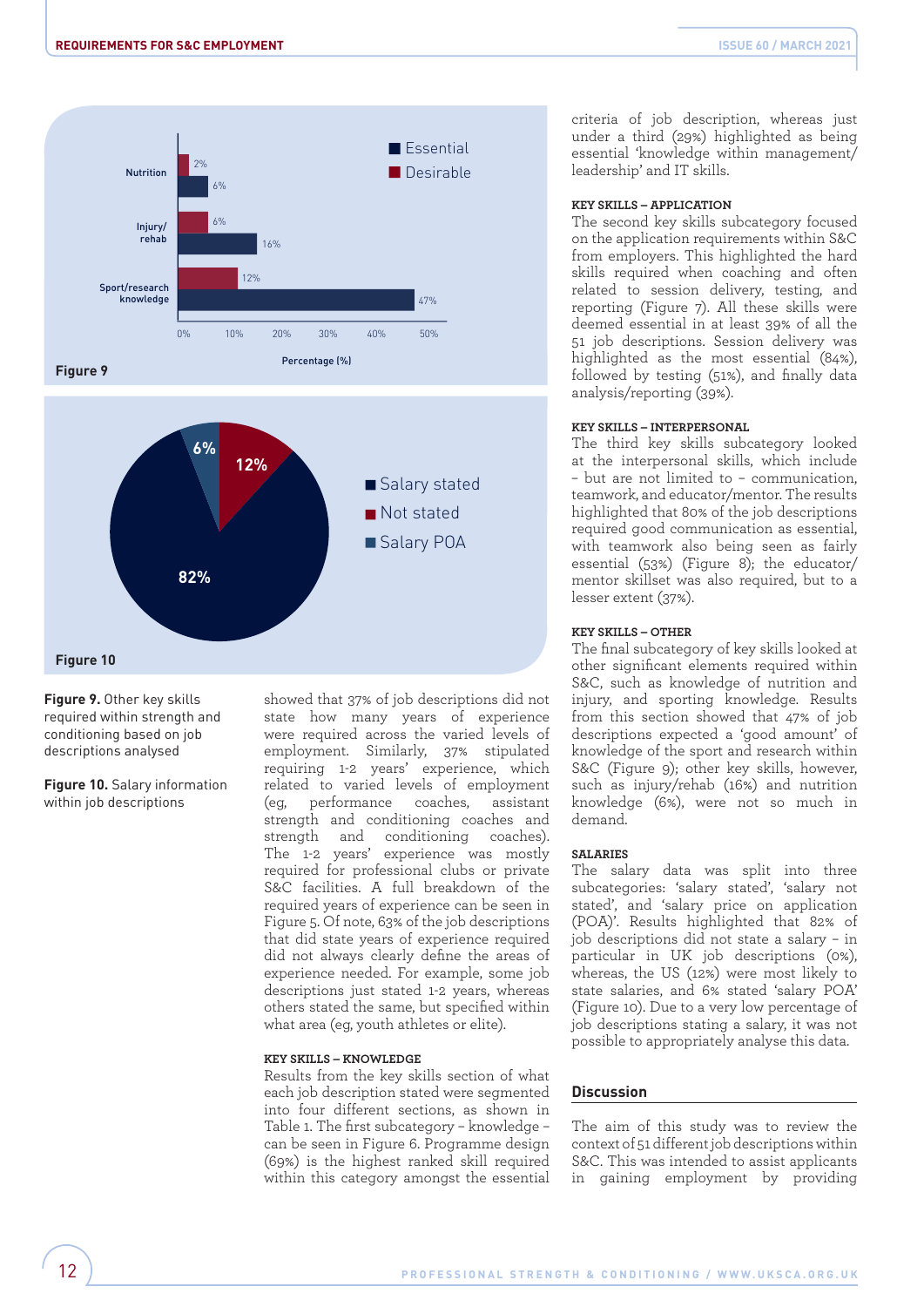guidance on how they could align their resumé and professional development with that stipulated by industry employers, based on the minimum requirements highlighted. This aim could not be fully met given the high level of ambiguity observed across the analysed job descriptions. For example, although 1-2 years' experience was the most commonly requested (37%), a further 37% did not state a requirement. However, the rise in popularity within paid positions in S&C has led to a loss of balance between the supply and demand of coaches,<sup>3</sup> and therefore 1-2 years is probably best seen as a minimum requirement.

From a qualification perspective, the majority of job descriptions required a minimum of a bachelor's degree (73%) and a NSCA CSCS certification (45%), although these were all for roles within North America. UK-based roles mostly required a UKSCA ASCC (24%), or the ability to obtain this accreditation within six months. With 28 universities in the UK offering a bachelor's degree in S&C<sup>31</sup> and 263 NSCA-endorsed academic courses in the US,26 it is theoretically possible to attain much of the essential and desired criteria without having accrued much experience.

The present study also found that 'soft' skills, such as communication (80%) and teamwork (53%), are the most desired skills, which help to create buy-in and aid the delivery of 'hard', teachable skills, in this case programme design, data analysis, and reporting. Furthermore, we could not confirm the finding that more responsibility equated to higher salaries,17,18,29,36 given that salary was not often stated on the job description.

#### **HIGHER EDUCATION AND PROFESSIONAL QUALIFICATIONS**

Most job descriptions highlight the need for a minimum of BSc and an accreditation from one of the national S&C governing bodies – in particular NSCA CSCS and/ or UKSCA ASCC, with CSCS seemingly sought after more so. This coincides with Favre,<sup>11</sup> underlining that a degree is imperative because it forms the foundation of knowledge that underpins the profession. Indeed, there has been a recent proliferation of educational opportunities for potential and existing S&C coaches<sup>13</sup> through higher education courses at universities. Alongside the higher education qualifications available, S&C coaches also have other professional qualifications available (eg, via the ASCA, NSCA and UKSCA), as well as a range of courses, conferences, and educational events to help develop the

highly structured skill set that S&C coaches require.14 However, the industry is vastly expanding with an increasing number of S&C coaches now meeting these minimal requirements. For example, there are now several thousand CSCS certified coaches within over 50 countries $28$  and about 900 accredited coaches through the UKSCA.38 Therefore, it may be anticipated that employers would look towards a master's level of education in order to differentiate between potential applicants. However, our data does not support that, revealing that only 4% of the job descriptions state this as essential and a further 27% state it as desirable. Nonetheless, in an analysis of the job of S&C coaches in Division 2 football, 52% of coaches had at least a master's level of education.21 Therefore, although job descriptions may not be stating a master's degree as a prerequisite for role, a large percentage of applicants may indeed have one. However, the lack of identification of subject areas, from both a bachelor's and master's level, highlights a challenge for potential applicants, due to such a wide variety of different degrees in sports science and those that are kinesiology-related. Previous research has briefly highlighted that competent S&C coaches should have earned both an undergraduate degree in a kinesiology-related discipline and at least one S&C certification.16

Although a majority of the S&C coach roles analysed required a bachelor's degree (73%), it was assumed that a higher qualification would be seen as mandatory for a head/ lead S&C position. This was highlighted in a study by LaPlaca & Schempp,<sup>16</sup> who analysed the characteristics that differentiated expert and competent S&C coaches, finding that the majority of 'expert' coaches had a master's degree and multiple S&C qualifications, as compared to the 'competent' coaches who held a BSc and one other S&C qualification.

However, evidence of employers attempting to make this differentiation based on qualifications was not seen in the analysed job descriptions, with 11 out of the 51 job descriptions highlighted as lead and/or management positions stating that the level of education deemed essential was either a bachelor's degree or not stated at all. To possibly explain this, we would direct readers to Nash et al<sup>23</sup> for a review on the parameters that may describe expertise in coaching. They conclude that this is demonstrated via applied practice, through examples such as problem-solving, innovation, ability to work independently, managing complex planning processes, and

 **'a degree is imperative because it forms the foundation of knowledge that underpins the profession'**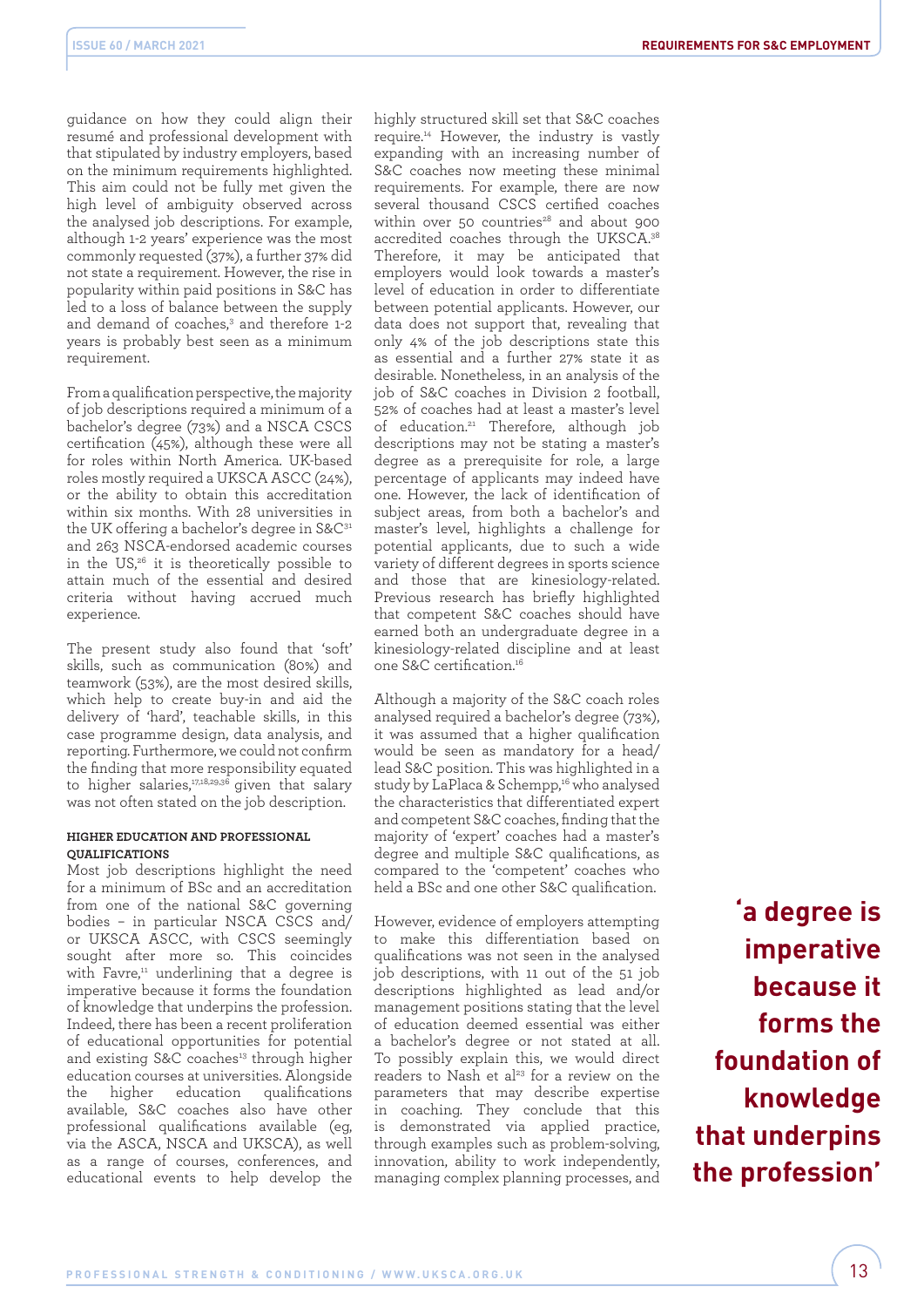focused learning based on self-awareness; it is not necessarily captured via credentials. However, although one may hypothesise that employers value experience of education beyond a BSc, which is supported by the aforementioned research, this was not noted with the job descriptions analysed here, as discussed in the following section.

#### **PREVIOUS WORK EXPERIENCE**

Dorgo8 states that focus must be placed on a coach's knowledge that is used in practice, rather than their theoretical or propositional knowledge, further stressing the importance of practical experience and professional qualifications. Naturally, then, it was anticipated that the years of experience deemed appropriate would be different for different levels of job roles/ titles (management vs assistant). Again, however, due to the ambiguity of the job descriptions, this could not be evidenced, with for example, 37% of job descriptions analysed not even stating any specific amount of work experience was required.

However, practical hands-on experience is considered a minimal requirement for the S&C profession and is vital to success and longevity in the field.<sup>4</sup> Favre<sup>11</sup> also highlights that observation and practice will enhance not only ability and confidence to teach technique, but also the ability to recognize and correct mistakes. Therefore, while 74% of the job descriptions did not state any experience or only stated a 1-2 years as a prerequisite, it may be prudent to hypothesise that employers will appraise this on a case-by-case basis via each candidate's CV. In line with Hartshorn et al,<sup>12</sup> it may be that, for example, at least five years would be required to gain a role as a 'lead S&C coach', with where and how that experience was gained being another fundamental factor. Furthermore, previous research has found that both expert coaches and experts in other fields often have at least 10 years of experience.7,10

A key element in most jobs, not just S&C, is the ability to apply theory to practice, a lot of which is often achieved through internships/ mentorships.4 A recent study,32 looking at the State of the Nation survey, highlighted that most jobs go to those who were previously connected with the organization (eg, through internships and/or mentorships). Therefore, it may be wise for applicants to get this experience through internships, to help build their professional network. In addition to this, developing technical proficiency within the physical coaching of movements is also very important for a coach, especially with new athletes, to help them optimise adaptation from the training process over time.33 This reiterates the importance of having the theoretical knowledge, alongside the practical coaching experience, to help provide a well-rounded skillset. However, like technical proficiency of movements, there are a number of key skills that can also be taken from a vast range of experience, to help a coach excel in the field.

#### **KEY SKILLS**

Skill sets for S&C coaches can often be categorised into two main elements: 'hard skills', such as skills that can be taught/ learnt – eg, practical delivery of sessions and the understanding of the movement patterns; and 'soft' skills – eg, communication and interpersonal skills.<sup>22</sup> Soft skills have previously been defined as gaining trust, and ensuring athlete buy-in, as well as the ability to justify the various approaches to practice.<sup>2,37</sup> The results of this study concurred with these points, highlighting communication (80%) and teamwork (53%) as the two coaching skills that were the most commonly required from the coaching section. As supported by Springham et al,31 S&C coaches must be pro-active and develop successful working relationships with a number of key stakeholders including players, coaches, parents, medical staff, members of the performance team, and occasionally, executives.<sup>31</sup> It would seem sage advice to makes the high-level attainment of these qualities explicitly clear with the application process.

It has been suggested that S&C coaches utilise a broad scientific knowledge base,<sup>1</sup> and that their knowledge cuts across several domains, such as biomechanics, anatomy, physiology, and psychology,<sup>6</sup> which is why as much as the soft skills are key, the hard skills are just as important. Thus, results showed that additional factors, such as session delivery (84%), programme design (69%), testing (51%), and data analysis (39%), were all some of the minimum requirements expected from S&C coaches in regard to skills and experience. Along with a growing body of peer-reviewed research, effective coaches need to not only understand the research, but also be able to apply it in the field and draw on a broader range of knowledge and skills than those typically discussed in the technical literature. These would include such abilities as those required to be creative (given various logistical and resource constraints) when applying the scientific evidence to each athletes' specific needs.34,5,15 In addition, 'good' sporting knowledge is also important, with 47% of job descriptions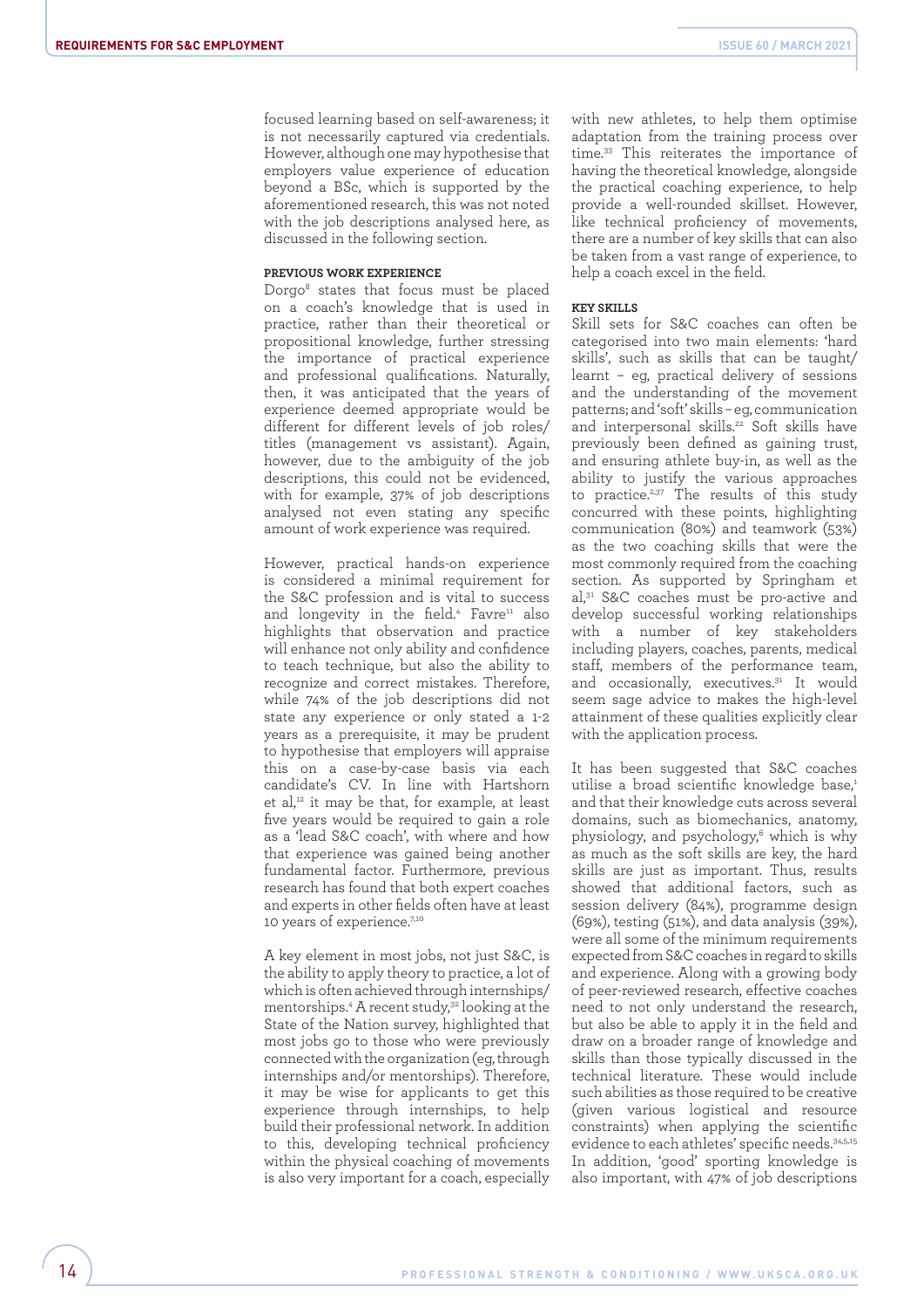| <b>KEY CRITERIA</b>                                     | <b>DESCRIPTION</b>                                                                                                                                                                                                                                                                                                                                                                                                      |
|---------------------------------------------------------|-------------------------------------------------------------------------------------------------------------------------------------------------------------------------------------------------------------------------------------------------------------------------------------------------------------------------------------------------------------------------------------------------------------------------|
| Higher education                                        | Bachelor's Degree (BSc/BA) in sports science or a related field would be of advantage. Although<br>not required, it is likely that many will also have a Masters (MSc)                                                                                                                                                                                                                                                  |
| Professional accreditation                              | ASCC and/or NSCA CSCS. Also consider obtaining some sports coaching awards (eg, FA coaching<br>award for soccer)                                                                                                                                                                                                                                                                                                        |
| Experience                                              | At least 1-2 years of experience in the field – this could be obtained via internships or positions<br>that test/develop your coaching skills. Employers will want to determine your ability to apply your<br>knowledge in the field, especially given its inherent constraints (eg, resources, time, and athlete<br>'buy-in') which are often in stark contrasts to the lab settings of universities                   |
| Hard skills                                             | Session delivery, programme design, testing and data analysis, research knowledge and implicitly<br>therefore, how to solve problems                                                                                                                                                                                                                                                                                    |
| Soft skills                                             | Excellent communication skills and teamwork (collaboration with other stakeholders) are key.<br>Also at interview, employers may want to determine your adaptability, eg, how will you cope with<br>an environment that challenges your understating and coaching philosophy. How can you create<br>buy-in and what do you do when an athlete or sports coach disagrees and refuses to engage in<br>your S&C programme? |
| Digital footprint and network  <br>(Anecdotal evidence) | Although not stated on any job description, it is likely that employers will undertake a<br>background check' assessing social media and asking colleagues from the same professional<br>network. Given this, ensure your profile matches the stated values of the organisation                                                                                                                                         |

## **Table 2: Breakdown of key minimum criteria required to obtain a paid role in strength and conditioning**

\* ASCC – Accredited Strength & Conditioning Coach, NSCA CSCS –National Strength & Conditioning Association, Certified Strength & Conditioning Specialist

requiring this. However, this is subjective as the amount of knowledge a candidate possesses maybe difficult to measure beyond the attainment of relevant coaching badges (eg, UEFA B football licence). This accentuates why a lot of S&C courses at universities are now trying to bridge the gap between theory and practice, with the use of professional placements as modules, in accordance with the industry demands.39 Placements and/or internships often range from a few months to a year in duration and offer the opportunities of mentorships from more experienced coaches, providing CPD and real-world opportunities, such as session delivery, and programme design. This provides S&C coaches a way to gain experience and skills to be successful in the field, in addition to allowing the critical evaluation of theory into practice. These opportunities also build working relationships with employers, with research highlighting a 44% conversion rate from internships/placements to a full-time paid role.32 This helps to create networks to set up future full-time paid opportunities. These placements/work experience opportunities help to produce work ready graduates.

#### **SALARIES**

Salary is often a high driver when deciding on applying for a role.9 Within the current study, salary was hard to analyse, as 82% of the job descriptions did not state a salary. Within previous research, the average

salary for S&C coaches in the UK was approximately £20,000 to £29,999 (\$25,000 to \$36,000) per annum.3 However, the coaches' level in terms of experience and qualifications was not differentiated within this statistic. None of the UK-based roles in the current study stated a salary within the job description (0%). Within the US, high school S&C coaches' salaries were approximately \$55,000 per annum,<sup>9</sup> with Division 1 collegiate salaries slightly lower at  $$41,024$  to  $$47,416.^{20,36}$  Within the present study, the 12% of job descriptions that stated a salary were US-based, varying from private sector roles to collegiate roles. It should be reiterated that although salaries are not always a motivating factor within jobs, $20^\circ$ they are an important consideration and do provide clarity to applicants when applying.

# **Practical applications**

The S&C job market, although growing rapidly, would appear to be highly saturated.3 Although there is a high degree of ambiguity and lack of consistency across job descriptions, Table 2 displays a breakdown of the key criteria applicants may want to consider in order to help align their skill sets with the requirements of different jobs within S&C. Job roles seem to require both academically and professionally qualified S&C coaches, with them having some practical experience, often obtained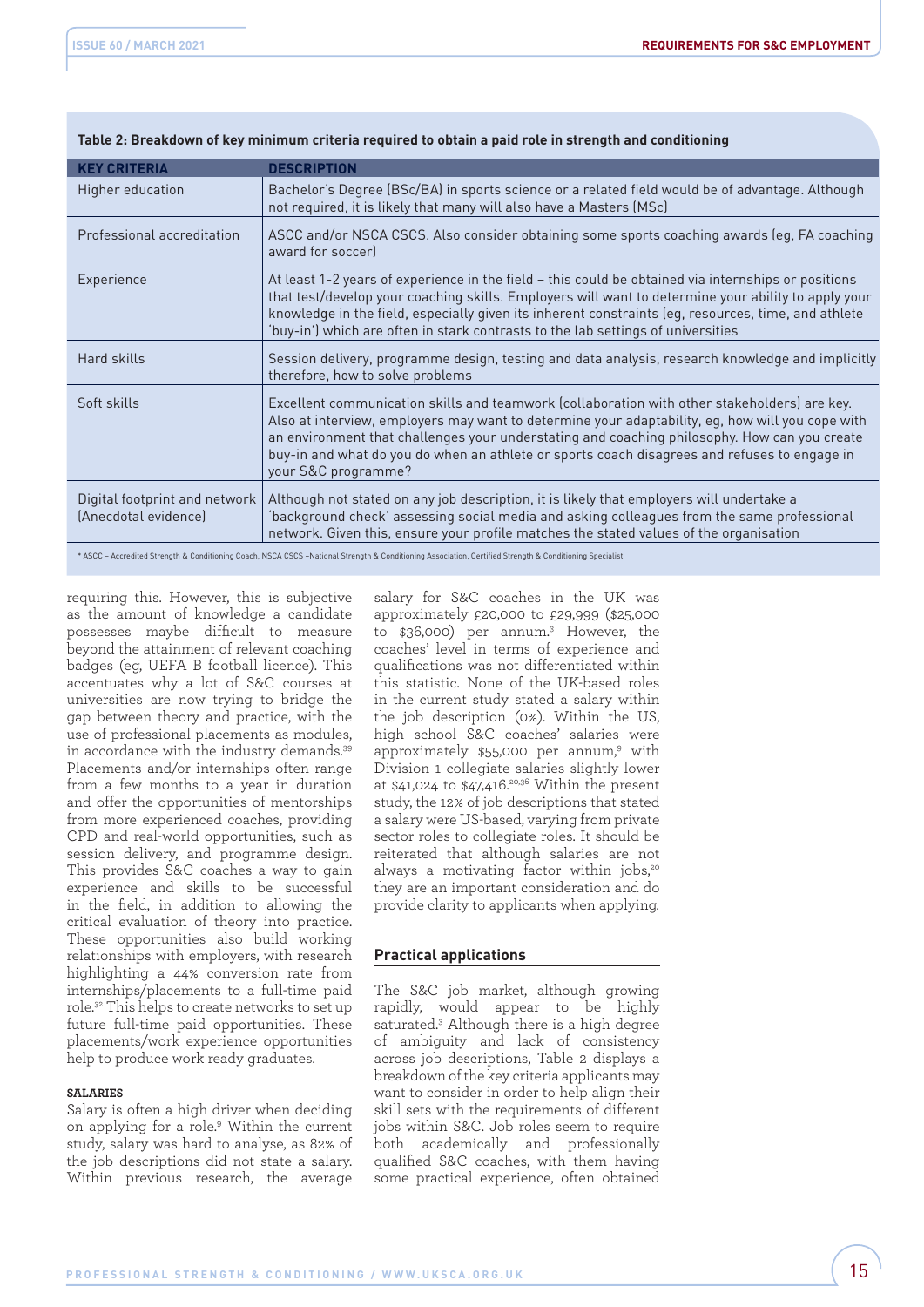via education-based internships; employers are probably interested in a coach's ability to apply knowledge gained, especially given varying constraints in time and resources. We would speculate that what matters is where this experience and mentorship was undertaken and with whom (eg, which athletes, which age, which mentors), in order to make the candidate's quality of learning clear during the application process. Equally, the ability to demonstrate a high level of soft and hard skills within a performance setting must be made clear. Teamwork and communication are central, as is the ability to work in environments that may challenge your coaching philosophy. Similarly, technical and tactical knowledge of a sport, as demonstrated by a relevant sports coaching qualification, could serve to provide a competitive advantage and

give athletes a sense of confidence around a coach's understating of the game and thus the physical requirements that underpin this – this is one of many factors that enables employers to consider if athletes will 'buy in' to someone's coaching. Finally, and anecdotally, we would advise applicants to consider their digital footprint. Although your CV and covering letter, with handpicked references, present an employer with your real highlights, your social media accounts will often provide the uncut version that they are also interested to learn about. Many clubs will naturally want to create a positive impression within their community and will want all their employees to be role models who demonstrate and share their values. If your profile does not match these, we would hazard a guess that this will not result in an interview.

# AUTHORS' BIOGRAPHIES



#### **JAMES W VERNAU, MSc**

James is currently head of strength and conditioning and high performance at Highgate School, in North London.



# **SHYAM CHAVDA, MSc**

Shyam Chavda is the programme lead for the MSc in strength and conditioning distance education at the London Sport

Institute, Middlesex University. He is also the performance scientist for British Weightlifting and the head coach at Middlesex University Weightlifting Club.



#### **SEAN J MALONEY, PhD**

Sean is a S&C coach and lecturer based in Milton Keynes, England. Sean runs Maloney Performance, a company working with athletes

from a wide range of sports, and founded Milton Keynes Powersports weightlifting club. He also works as a visiting lecturer in S&C for both Middlesex University and the University of Bedfordshire.



# **ANTHONY N TURNER, PhD**

Anthony is an associate professor in strength and conditioning, and the research degrees coordinator for sport,

at the London Sport Institute, Middlesex University.



#### **CHRIS BISHOP, PhD**

Chris is a senior lecturer in strength and conditioning at the London Sport Institute, Middlesex University, where

he is the programme leader for the MSc Strength and Conditioning degree. Chris also serves as the current chair of the Board of Directors for the UK Strength & Conditioning Association.



# **ANTHONY WELDON, MSc**

Anthony is a senior lecturer and specialisation lead for sports coaching at The Technological and Higher

Education Institute of Hong Kong. He is a certified strength and conditioning specialist and head of sports performance at Cricket Hong Kong. His research interests are related to the development, practices and roles of strength and conditioning coaches.



#### **ROB PACEY, MSc**

Rob is a former professional footballer, turned strength and conditioning coach and now podcast host. He hosts

the Pacey Performance Podcast where he interviews some of the most recognised names in the industry.